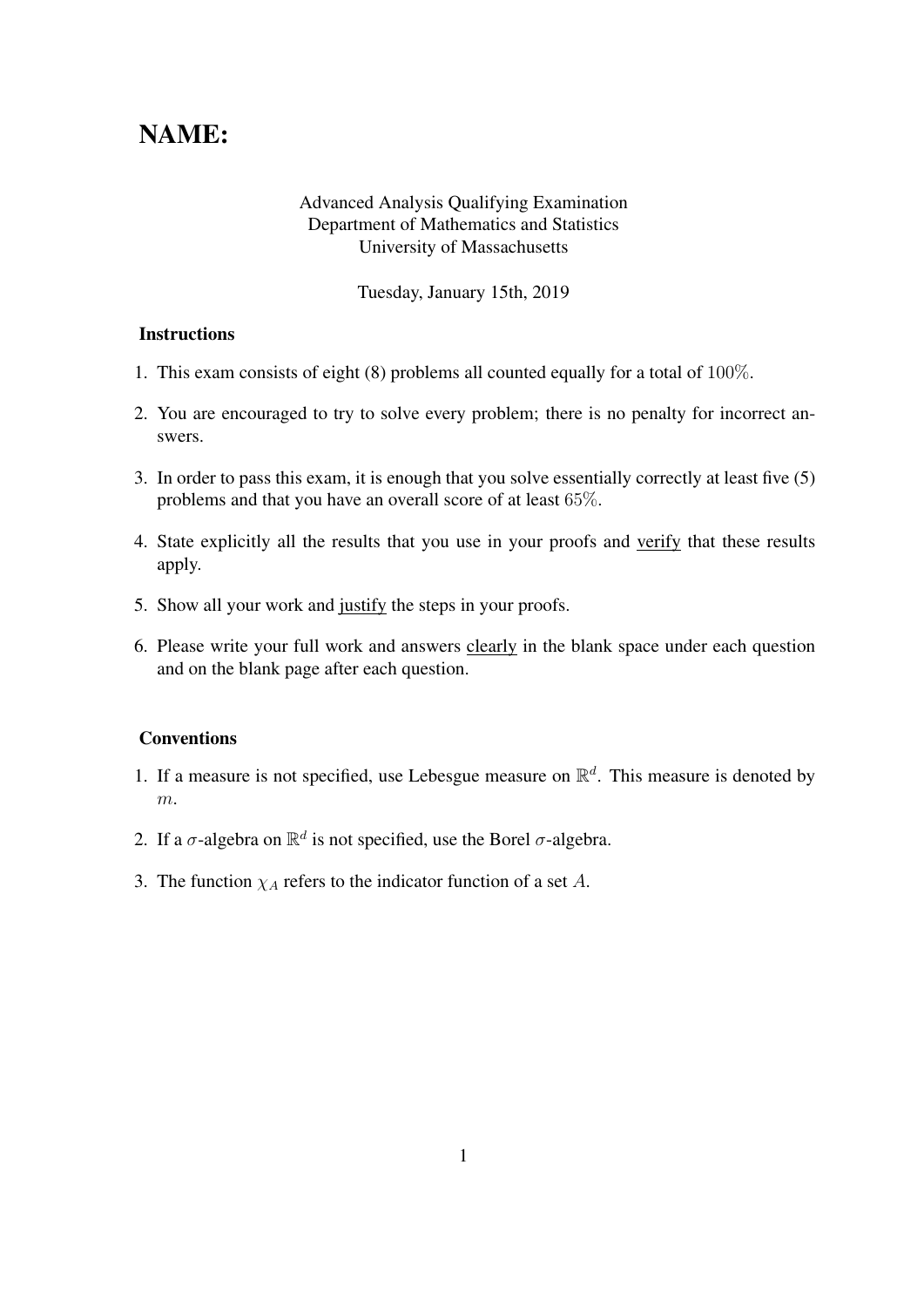1. (a) Give the definition of the outer/exterior measure  $m^*$  that arises in the construction of the Lebesgue measure  $m$  on  $\mathbb{R}$ .

(b) Prove that  $m^*(A + s) = m^*(A)$  for any subset A of R and any  $s \in \mathbb{R}$ .

(c) Prove that for any nonnegative Borel measurable function  $f : \mathbb{R} \to \mathbb{R}$  and for any  $t\in\mathbb{R}$ 

$$
\int_{\mathbb{R}} f(x - t) m(dx) = \int_{\mathbb{R}} f(x) m(dx)
$$

by first proving the result for characteristic functions of measurable sets, then proving the result for simple functions, and finally using an approximation argument to conclude the result for general nonnegative Borel measurable functions.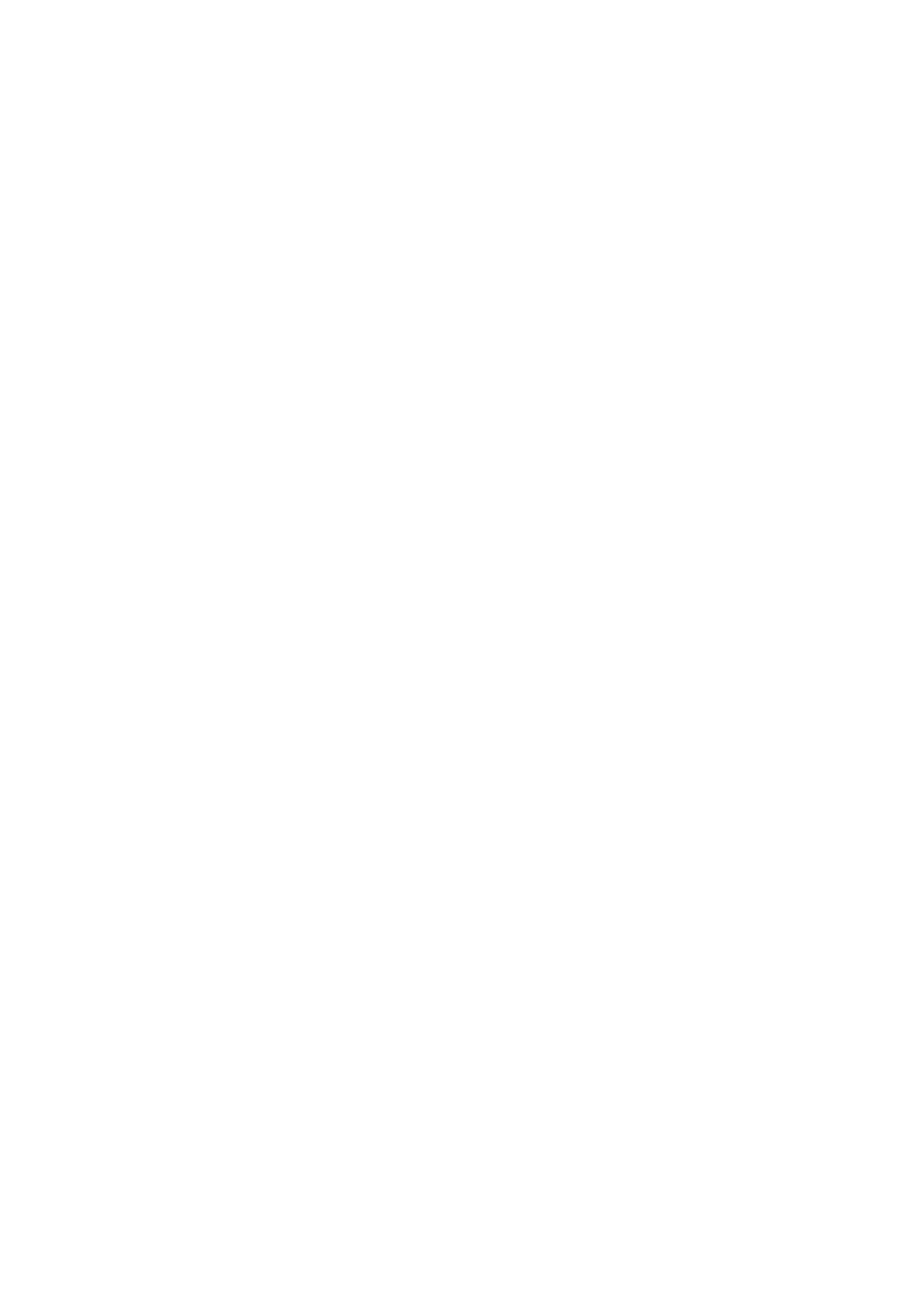2. Let  $f \in L^p(\mathbb{R}^n)$  for some  $p \in [1,\infty)$ . For each real number  $a > 0$  define

$$
E_a = \{x : |f(x)| > a\}
$$

(a) Prove that  $m(E_a) \leq \frac{1}{\epsilon^2}$  $\frac{1}{a^p}$   $\|f\|_{L^p(\mathbb{R}^n)}^p$ .

(b) Prove that  $\lim_{n \to \infty} n^p m(E_n) = 0.$ 

Hint for (b): It may help to consider the function  $n^p \chi_{E_n}$ .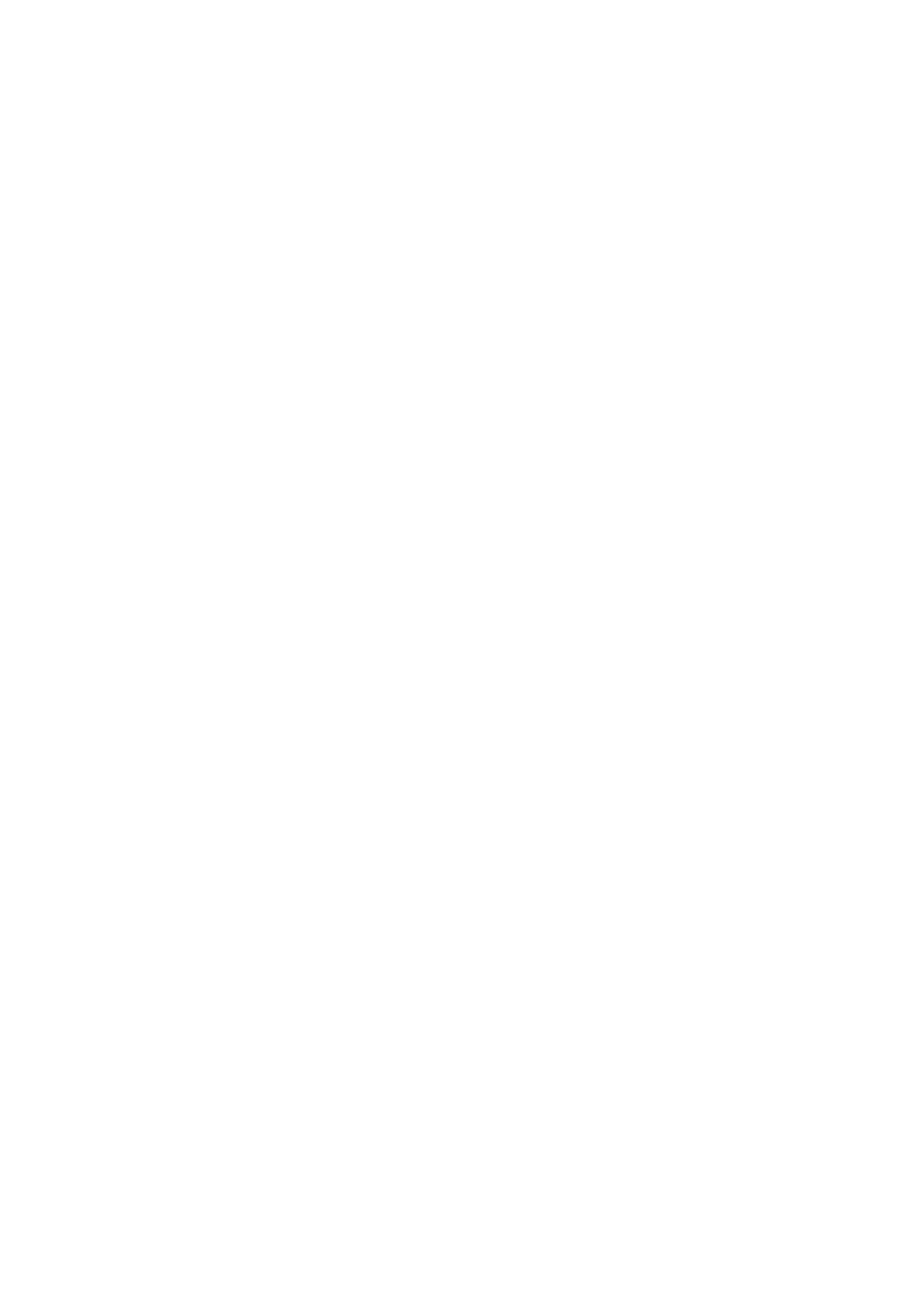3. For  $x \in [0, 1]$  let

$$
x = \sum_{n=1}^{\infty} \frac{b_n}{2^n}, \qquad b_n \in \{0, 1\}
$$

be the binary expansion of  $x$ . Let  $B$  be the set of points which admit a binary expansion with 0 in all even positions (i.e.,  $b_{2n} = 0$  for all  $n \ge 1$ ). Show that B is a a set of Lebesgue measure 0.

Hint: Write the set B as  $B = \bigcap_{n=0}^{\infty} B_n$  where  $B_0 = [0, 1], B_{n+1} \subset B_n$ , and  $B_{n+1}$  is obtained from  $B_n$  by removing some of the dyadic intervals in  $B_n$ .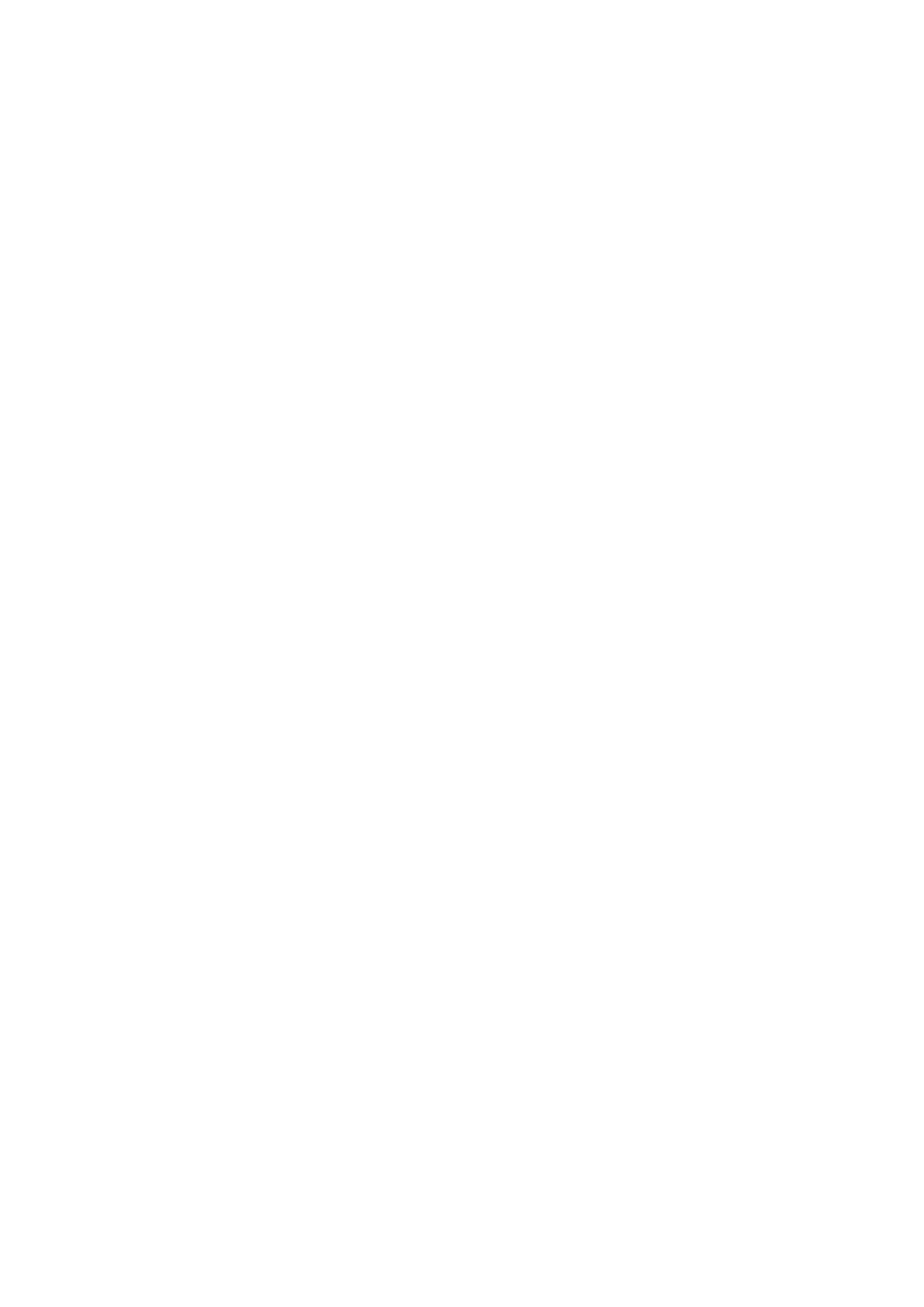4. Let  $H$  be a Hilbert space and let  $S$  be a nontrivial closed subspace of  $H$ .

Let  $P_S : H \to H$  be the orthogonal projection from H to S, thus we have  $P_S(x) \in M$ and  $x - P_S(x) \in S^{\perp}$  for all  $x \in H$ .

Assume- without proof - that  $P_S$  is linear. Show that

(a) The operator norm of  $P_S$ ,  $||P_S||_{op} = 1$ . Recall that the operator norm is given by

$$
||P_S||_{op} := \sup\{||P_Sx||_H : ||x||_H \le 1\}.
$$

- (b)  $P_S^2 = P_S$  (where  $P_S^2(x) = P_S(P_S(x))$ ).
- (c) The operator  $P_S$  is self adjoint:  $P_S = P_S^*$  where  $P_S^*$  denotes the adjoint of  $P_S$ .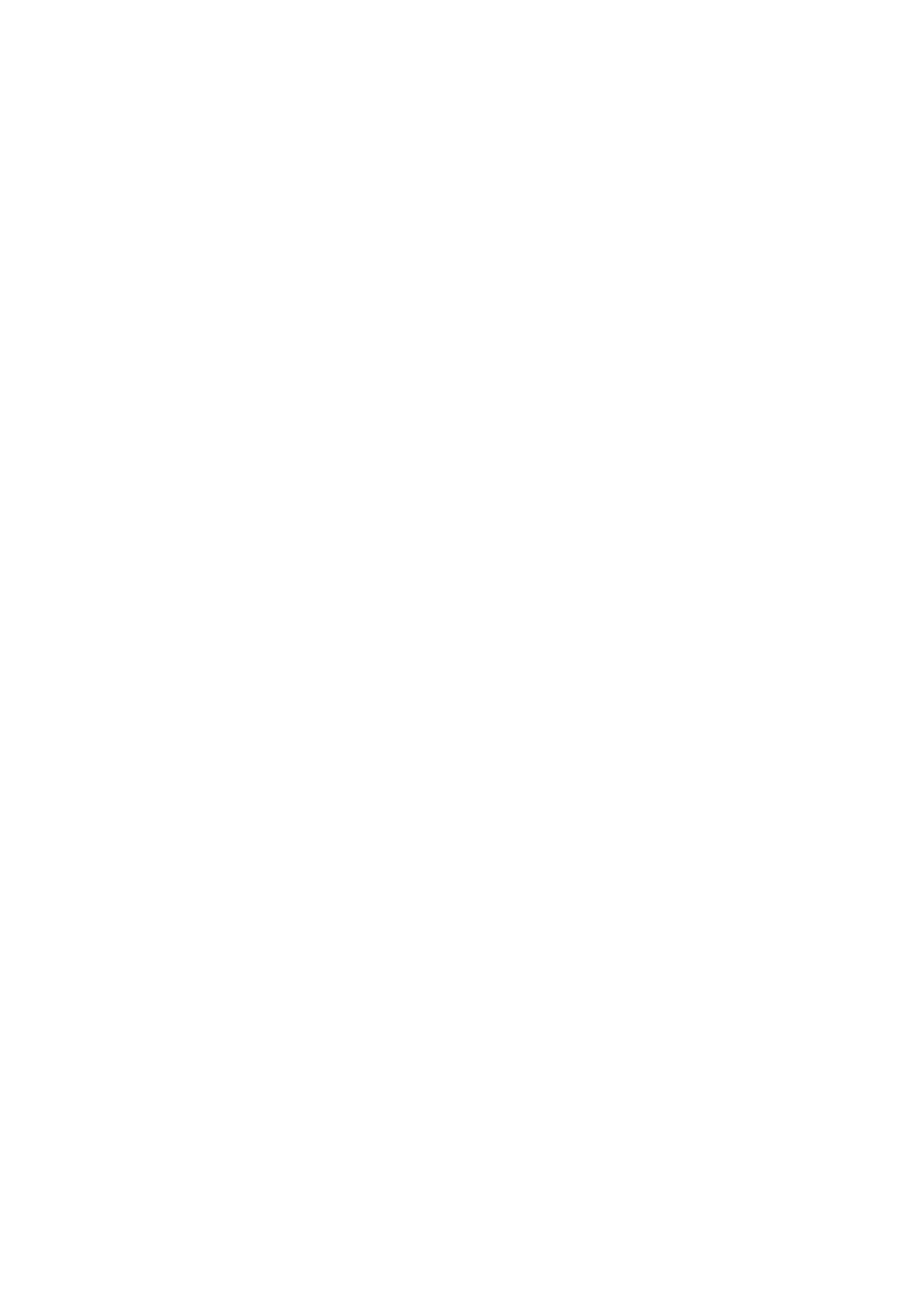5. (a) Let  $F : [-2, 3] \rightarrow \mathbb{R}$  be the function defined by  $F(x) = 2|x| - |x - 2|$ . Prove that F is of bounded variation and compute the total variation  $T_F(-2, 3)$  of F over [−2, 3].

(b) Show that if  $L$  is Lipschitz continuous and  $F$  is of bounded variation then the composition  $L \circ F$  is of bounded variation. Recall that L is Lipschitz continuous if there exists  $M > 0$  such that  $|L(x) - L(y)| \le M|x - y|$  for all  $x, y$ .

(c) Suppose that F is of bounded variation and  $F(x) > \eta > 0$  for all  $x \in [a, b]$  ( $F(x)$  is uniformly strictly positive). Show that there exists two monotone increasing functions  $G$ and H such that for all  $x \in [a, b]$  we have that

$$
F(x) = \frac{G(x)}{H(x)}
$$

Hint: Use part (b) with a suitable choice of  $L$ .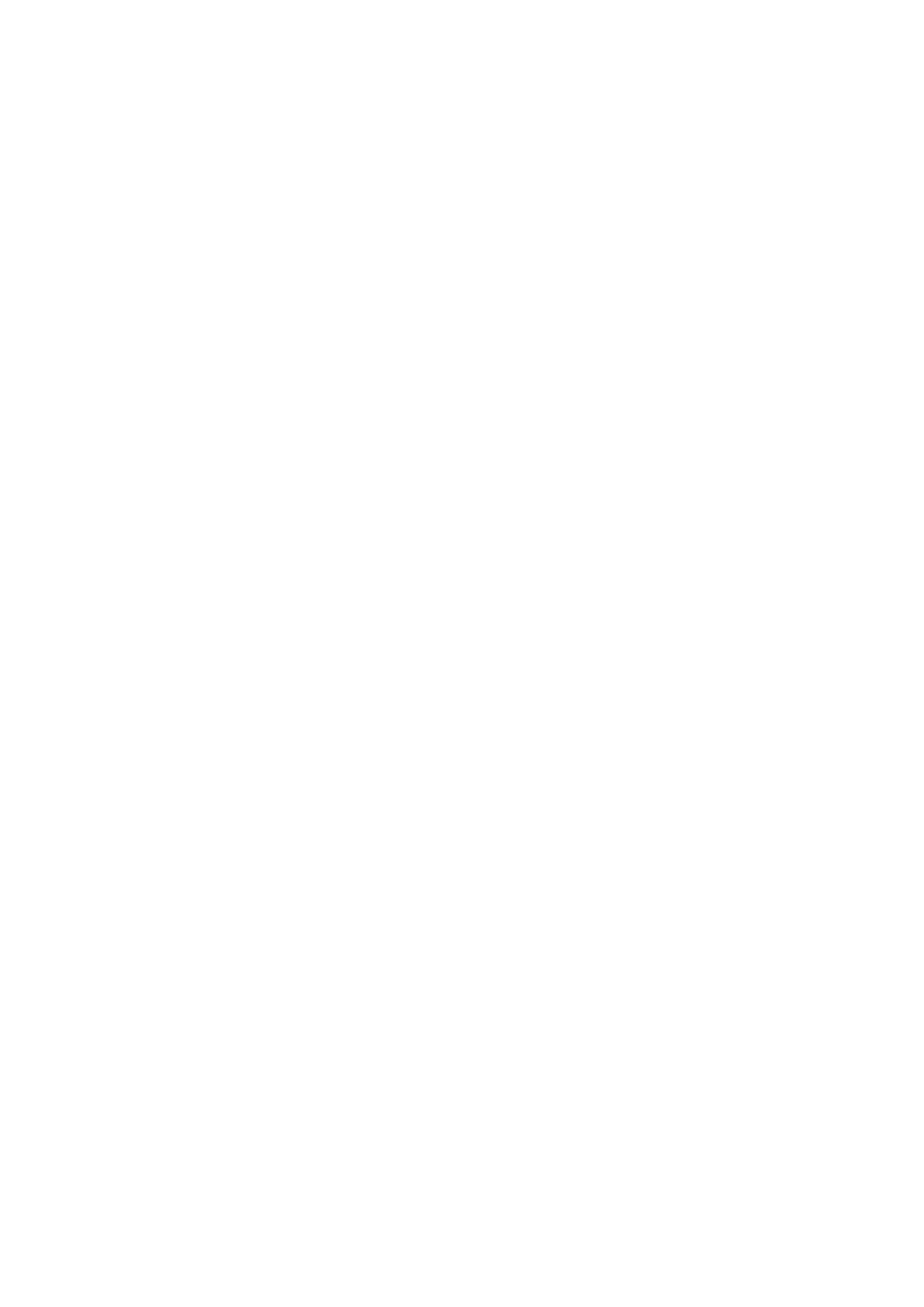6. Suppose that  $f$  nonnegative and integrable on  $[0, b]$ , and

$$
g(x) = \int_x^b \frac{f(t)}{t} dt \qquad \text{for } 0 < x \le b.
$$

Prove that  $g$  is integrable on  $[0, b]$  and that

$$
\int_0^b g(x) \ dx = \int_0^b f(t) \ dt.
$$

<u>Hint</u>: Consider  $h(x,t) = \frac{f(t)}{t} \chi_{\{0 \lt x \le t \le b\}}$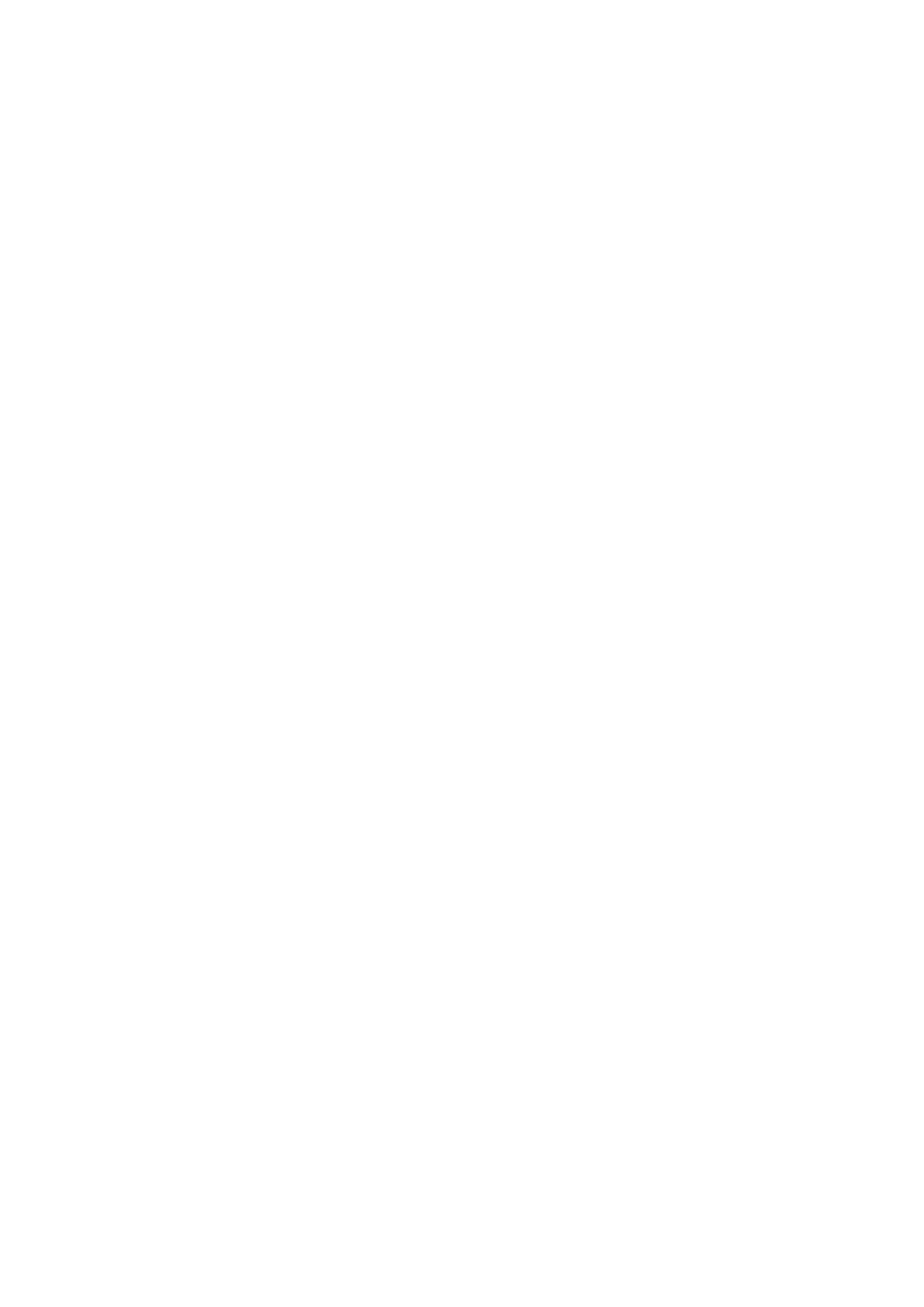7. Let  $(X, \mathcal{M})$  be a measurable space; let  $\mu$  be a finite, positive measure on this space. Suppose that  $f_n \to f$  in measure  $\mu$ . Recall that  $f_n \to f$  in measure  $\mu$  if for all  $\alpha > 0$ ,  $\lim_{n\to\infty}\mu(\lbrace x: |f(x)-f_n(x)|\geq\alpha\rbrace\to 0.$ 

Prove that there is a subsequence  $\{f_{n_j}\}_{j\geq 1}$  such that  $f_{n_j} \to f$  a.e.  $x \in X$ .

Hint: Consider the sets  $\{x \in X : |f_{n_j}(x) - f(x)| \geq \frac{1}{n_j}\}$  $\frac{1}{j}$ } with  $\{n_j\}_{j\geq 1}$  chosen to be an increasing sequence in the course of the proof.